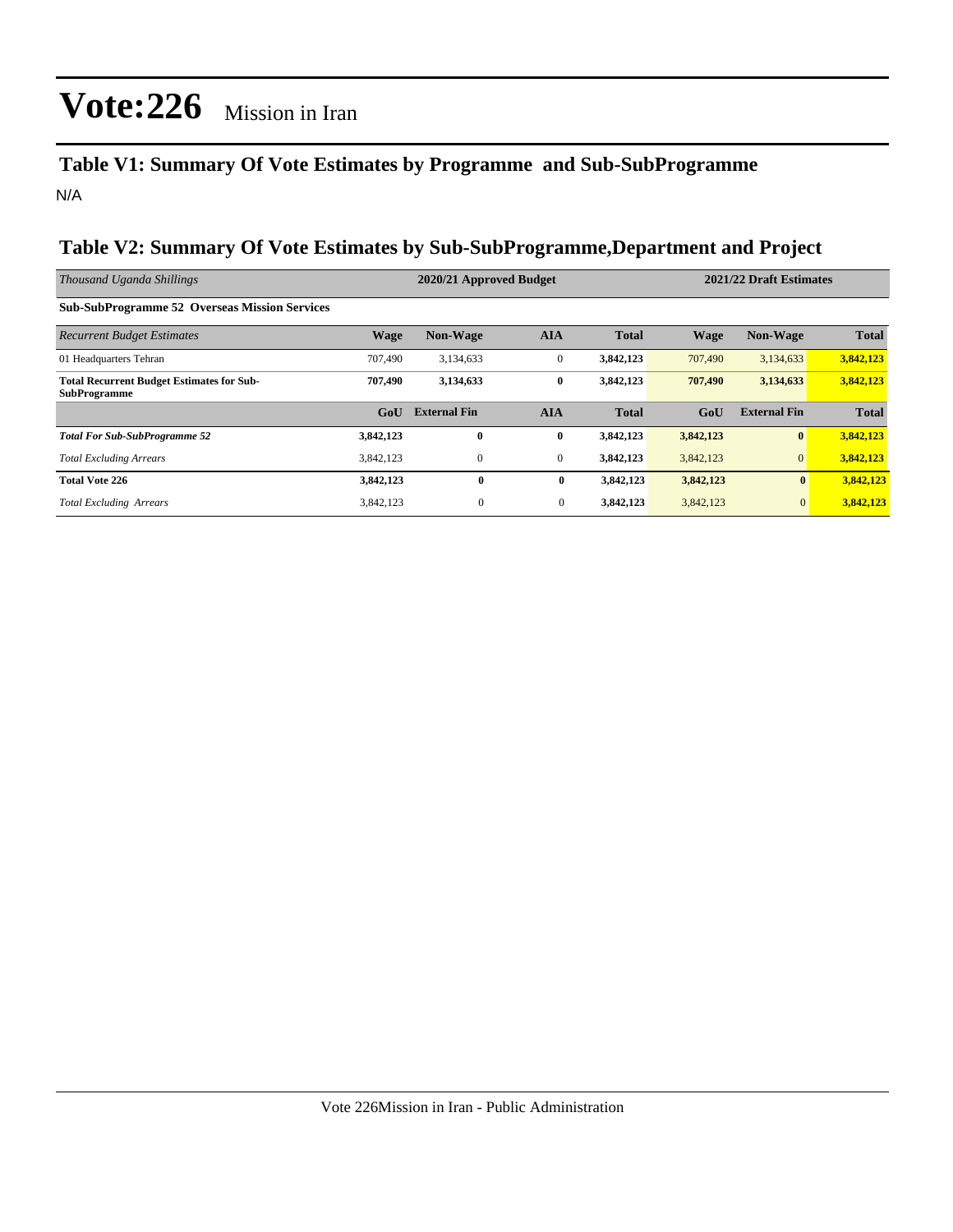### **Table V3: Summary Vote Estimates by Item**

| Thousand Uganda Shillings                                 | 2020/21 Approved Budget |                     |                |              | 2021/22 Draft Estimates |                     |              |  |
|-----------------------------------------------------------|-------------------------|---------------------|----------------|--------------|-------------------------|---------------------|--------------|--|
|                                                           | GoU                     | <b>External Fin</b> | AIA            | <b>Total</b> | GoU                     | <b>External Fin</b> | <b>Total</b> |  |
| <b>Employees, Goods and Services (Outputs Provided)</b>   | 3,842,123               | $\bf{0}$            | $\bf{0}$       | 3,842,123    | 3,842,123               | $\bf{0}$            | 3,842,123    |  |
| 211103 Allowances (Inc. Casuals, Temporary)               | 780,022                 | $\bf{0}$            | $\bf{0}$       | 780,022      | 780,022                 | $\bf{0}$            | 780,022      |  |
| 211105 Missions staff salaries                            | 707,490                 | $\bf{0}$            | $\bf{0}$       | 707,490      | 707,490                 | $\mathbf{0}$        | 707,490      |  |
| 212201 Social Security Contributions                      | 95,526                  | $\bf{0}$            | $\bf{0}$       | 95,526       | 95,526                  | $\bf{0}$            | 95,526       |  |
| 213001 Medical expenses (To employees)                    | 69,083                  | $\bf{0}$            | $\bf{0}$       | 69,083       | 69,083                  | $\mathbf{0}$        | 69,083       |  |
| 221001 Advertising and Public Relations                   | 15,100                  | $\bf{0}$            | $\bf{0}$       | 15,100       | 15,100                  | $\mathbf{0}$        | 15,100       |  |
| 221002 Workshops and Seminars                             | 92,110                  | $\bf{0}$            | $\bf{0}$       | 92,110       | 92,110                  | $\mathbf{0}$        | 92,110       |  |
| 221003 Staff Training                                     | 85,451                  | $\bf{0}$            | $\bf{0}$       | 85,451       | 85,451                  | $\mathbf{0}$        | 85,451       |  |
| 221007 Books, Periodicals & Newspapers                    | 5,436                   | $\bf{0}$            | $\bf{0}$       | 5,436        | 5,436                   | $\mathbf{0}$        | 5,436        |  |
| 221009 Welfare and Entertainment                          | 110,532                 | $\bf{0}$            | $\bf{0}$       | 110,532      | 110,532                 | $\mathbf{0}$        | 110,532      |  |
| 221011 Printing, Stationery, Photocopying and Binding     | 56,634                  | $\bf{0}$            | $\bf{0}$       | 56,634       | 56,634                  | $\bf{0}$            | 56,634       |  |
| 222001 Telecommunications                                 | 33,975                  | $\bf{0}$            | $\bf{0}$       | 33,975       | 33,975                  | $\mathbf{0}$        | 33,975       |  |
| 222002 Postage and Courier                                | 18,120                  | $\bf{0}$            | $\bf{0}$       | 18,120       | 18,120                  | $\bf{0}$            | 18,120       |  |
| 222003 Information and communications technology<br>(ICT) | 38,505                  | $\bf{0}$            | $\bf{0}$       | 38,505       | 38,505                  | $\bf{0}$            | 38,505       |  |
| 223003 Rent – (Produced Assets) to private entities       | 1,016,985               | $\bf{0}$            | $\bf{0}$       | 1,016,985    | 1,016,985               | $\bf{0}$            | 1,016,985    |  |
| 223004 Guard and Security services                        | 2,388                   | $\bf{0}$            | $\bf{0}$       | 2,388        | 2,388                   | $\mathbf{0}$        | 2,388        |  |
| 223005 Electricity                                        | 36,240                  | $\bf{0}$            | $\bf{0}$       | 36,240       | 36,240                  | $\bf{0}$            | 36,240       |  |
| 223006 Water                                              | 18,120                  | $\bf{0}$            | $\bf{0}$       | 18,120       | 18,120                  | $\mathbf{0}$        | 18,120       |  |
| 223007 Other Utilities- (fuel, gas, firewood, charcoal)   | 13,590                  | $\bf{0}$            | $\bf{0}$       | 13,590       | 13,590                  | $\mathbf{0}$        | 13,590       |  |
| 226001 Insurances                                         | 13,213                  | $\bf{0}$            | $\bf{0}$       | 13,213       | 13,213                  | $\bf{0}$            | 13,213       |  |
| 227001 Travel inland                                      | 189,694                 | $\bf{0}$            | $\bf{0}$       | 189,694      | 189,694                 | $\bf{0}$            | 189,694      |  |
| 227002 Travel abroad                                      | 381,245                 | $\bf{0}$            | $\bf{0}$       | 381,245      | 381,245                 | $\bf{0}$            | 381,245      |  |
| 227004 Fuel, Lubricants and Oils                          | 11,325                  | $\bf{0}$            | $\bf{0}$       | 11,325       | 11,325                  | $\mathbf{0}$        | 11,325       |  |
| 228002 Maintenance - Vehicles                             | 35,485                  | $\bf{0}$            | $\bf{0}$       | 35,485       | 35,485                  | $\bf{0}$            | 35,485       |  |
| 228003 Maintenance – Machinery, Equipment &<br>Furniture  | 15,855                  | $\bf{0}$            | $\bf{0}$       | 15,855       | 15,855                  | $\bf{0}$            | 15,855       |  |
| <b>Grand Total Vote 226</b>                               | 3,842,123               | $\bf{0}$            | $\bf{0}$       | 3,842,123    | 3,842,123               | $\bf{0}$            | 3,842,123    |  |
| <b>Total Excluding Arrears</b>                            | 3,842,123               | $\boldsymbol{0}$    | $\overline{0}$ | 3,842,123    | 3,842,123               | $\overline{0}$      | 3,842,123    |  |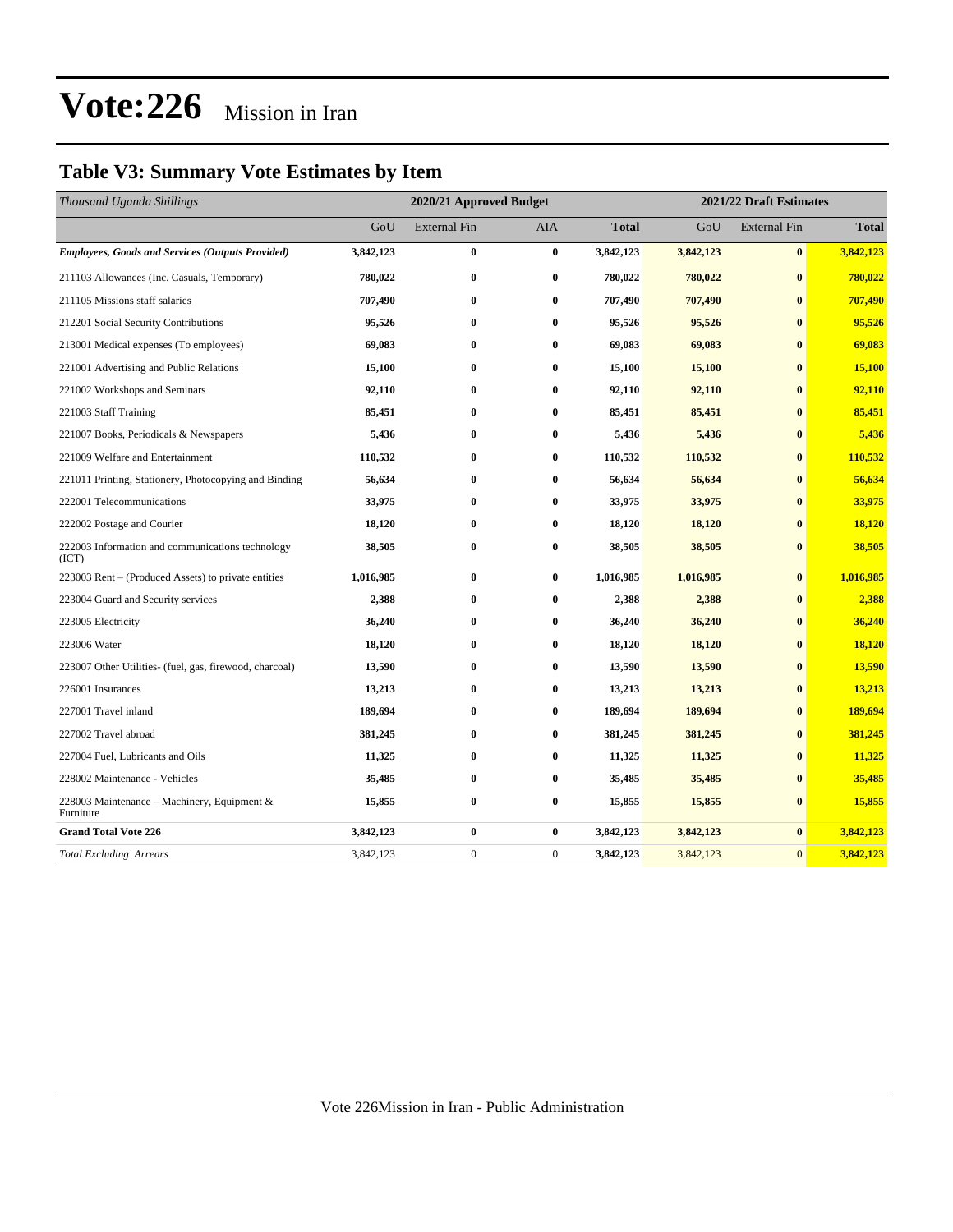#### **Table V4: Detailed Estimates by Sub-SubProgramme, Department,Project and Output and Item**

*Sub-SubProgrammme 52 Overseas Mission Services*

*Recurrent Budget Estimates*

#### **Department 01 Headquarters Tehran**

| Thousand Uganda Shillings                               | 2020/21 Approved Budget |                |                  |              | 2021/22 Draft Estimates |                |              |
|---------------------------------------------------------|-------------------------|----------------|------------------|--------------|-------------------------|----------------|--------------|
| <b>Outputs Provided</b>                                 | Wage                    | Non Wage       | <b>AIA</b>       | <b>Total</b> | Wage                    | Non Wage       | <b>Total</b> |
| <b>Budget Output 165201 Cooperation frameworks</b>      |                         |                |                  |              |                         |                |              |
| 211103 Allowances (Inc. Casuals, Temporary)             | $\mathbf{0}$            | 380,011        | $\boldsymbol{0}$ | 380,011      | $\overline{0}$          | 380,011        | 380,011      |
| 211105 Missions staff salaries                          | 707,490                 | $\overline{0}$ | $\boldsymbol{0}$ | 707,490      | 707,490                 | $\overline{0}$ | 707,490      |
| 212201 Social Security Contributions                    | $\mathbf{0}$            | 95,526         | $\boldsymbol{0}$ | 95,526       | $\mathbf{0}$            | 95,526         | 95,526       |
| 213001 Medical expenses (To employees)                  | $\boldsymbol{0}$        | 69,083         | $\boldsymbol{0}$ | 69,083       | $\boldsymbol{0}$        | 69,083         | 69,083       |
| 221003 Staff Training                                   | $\boldsymbol{0}$        | 42,725         | $\mathbf{0}$     | 42,725       | $\mathbf{0}$            | 42,725         | 42,725       |
| 223003 Rent – (Produced Assets) to private entities     | $\boldsymbol{0}$        | 508,493        | $\boldsymbol{0}$ | 508,493      | $\mathbf{0}$            | 508,493        | 508,493      |
| 227001 Travel inland                                    | $\mathbf{0}$            | 94,847         | $\boldsymbol{0}$ | 94,847       | $\mathbf{0}$            | 94,847         | 94,847       |
| 227002 Travel abroad                                    | $\mathbf{0}$            | 190,622        | $\mathbf{0}$     | 190,622      | $\mathbf{0}$            | 190,622        | 190,622      |
| <b>Total Cost of Budget Output 01</b>                   | 707,490                 | 1,381,307      | 0                | 2,088,797    | 707,490                 | 1,381,307      | 2,088,797    |
| <b>Budget Output 165202 Consulars services</b>          |                         |                |                  |              |                         |                |              |
| 211103 Allowances (Inc. Casuals, Temporary)             | $\boldsymbol{0}$        | 190,006        | $\mathbf{0}$     | 190,006      | $\mathbf{0}$            | 190,006        | 190,006      |
| 221003 Staff Training                                   | $\boldsymbol{0}$        | 21,363         | $\mathbf{0}$     | 21,363       | $\mathbf{0}$            | 21,363         | 21,363       |
| 221007 Books, Periodicals & Newspapers                  | $\boldsymbol{0}$        | 2,174          | $\mathbf{0}$     | 2,174        | $\mathbf{0}$            | 2,174          | 2,174        |
| 221009 Welfare and Entertainment                        | $\boldsymbol{0}$        | 44,213         | $\boldsymbol{0}$ | 44,213       | $\mathbf{0}$            | 44,213         | 44,213       |
| 221011 Printing, Stationery, Photocopying and Binding   | $\mathbf{0}$            | 22,654         | $\boldsymbol{0}$ | 22,654       | $\mathbf{0}$            | 22,654         | 22,654       |
| 222001 Telecommunications                               | $\overline{0}$          | 13,590         | $\boldsymbol{0}$ | 13,590       | $\boldsymbol{0}$        | 13,590         | 13,590       |
| 222002 Postage and Courier                              | $\boldsymbol{0}$        | 7,248          | $\mathbf{0}$     | 7,248        | $\mathbf{0}$            | 7,248          | 7,248        |
| 222003 Information and communications technology (ICT)  | $\boldsymbol{0}$        | 15,402         | $\mathbf{0}$     | 15,402       | $\mathbf{0}$            | 15,402         | 15,402       |
| 223003 Rent – (Produced Assets) to private entities     | $\boldsymbol{0}$        | 254,246        | $\boldsymbol{0}$ | 254,246      | $\mathbf{0}$            | 254,246        | 254,246      |
| 223004 Guard and Security services                      | $\mathbf{0}$            | 955            | $\boldsymbol{0}$ | 955          | $\mathbf{0}$            | 955            | 955          |
| 223005 Electricity                                      | $\boldsymbol{0}$        | 14,496         | $\boldsymbol{0}$ | 14,496       | $\mathbf{0}$            | 14,496         | 14,496       |
| 223006 Water                                            | $\mathbf{0}$            | 7,248          | $\mathbf{0}$     | 7,248        | $\boldsymbol{0}$        | 7,248          | 7,248        |
| 223007 Other Utilities- (fuel, gas, firewood, charcoal) | $\boldsymbol{0}$        | 5,436          | $\boldsymbol{0}$ | 5,436        | $\mathbf{0}$            | 5,436          | 5,436        |
| 226001 Insurances                                       | $\boldsymbol{0}$        | 5,285          | $\boldsymbol{0}$ | 5,285        | $\mathbf{0}$            | 5,285          | 5,285        |
| 227001 Travel inland                                    | $\boldsymbol{0}$        | 47,423         | $\boldsymbol{0}$ | 47,423       | $\mathbf{0}$            | 47,423         | 47,423       |
| 227002 Travel abroad                                    | $\mathbf{0}$            | 95,311         | $\mathbf{0}$     | 95,311       | $\mathbf{0}$            | 95,311         | 95,311       |
| 227004 Fuel, Lubricants and Oils                        | $\mathbf{0}$            | 4,530          | $\boldsymbol{0}$ | 4,530        | $\mathbf{0}$            | 4,530          | 4,530        |
| 228002 Maintenance - Vehicles                           | $\overline{0}$          | 14,194         | $\mathbf{0}$     | 14,194       | $\overline{0}$          | 14,194         | 14,194       |
| 228003 Maintenance – Machinery, Equipment & Furniture   | $\boldsymbol{0}$        | 6,342          | $\boldsymbol{0}$ | 6,342        | $\boldsymbol{0}$        | 6,342          | 6,342        |
| <b>Total Cost of Budget Output 02</b>                   | $\pmb{\theta}$          | 772,116        | 0                | 772,116      | $\boldsymbol{\theta}$   | 772,116        | 772,116      |

Vote 226Mission in Iran - Public Administration